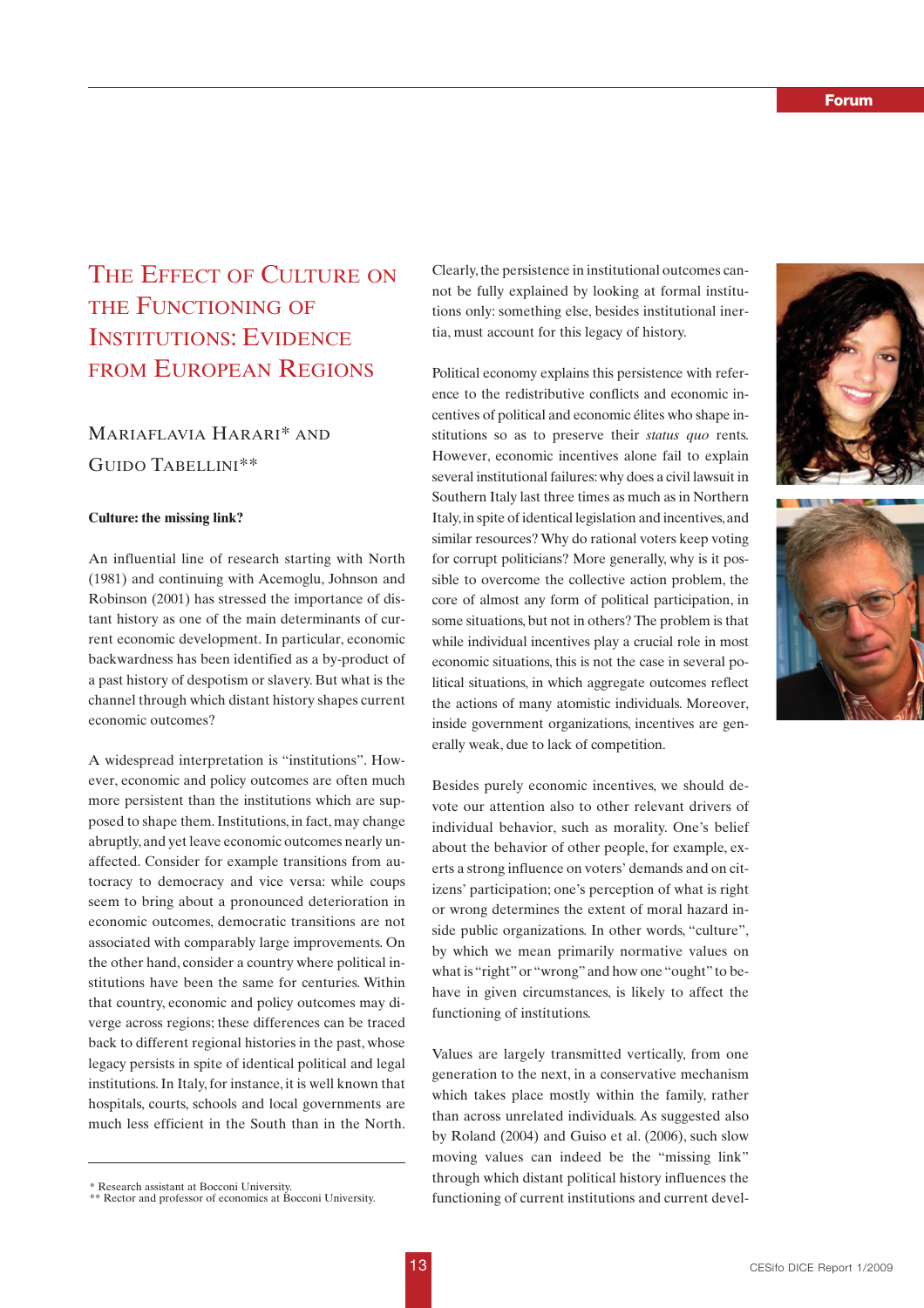### *Forum*

opment, and can explain the persistence of institutional outcomes.

Two stylized facts, discussed in detail in Tabellini (2008), suggest that this is indeed the case. First, it makes sense to talk about the quality of government as a general feature of countries: some countries are governed "well" in many policy areas and others are governed "poorly" also in many areas. This is confirmed by cross country data (Tabellini 2008), showing that government failures and successes are correlated across many different policy dimensions. That policy distortions and government inefficiencies are often clustered together seems to suggest that they may have a common cause. Second, culture is slow moving: exploiting data on third generation immigrants to the US, Tabellini (2008) shows that current values, extrapolated by the World Value Surveys opinion polls, reflect features of the country of origin of the respondents' ancestors. Similar results have also been obtained by Guiso et al. (2006). This article reviews the main results in these recent contributions, drawing on Tabellini (2008; 2009).

## **Values and institutional outcomes**

The first question to be addressed is which cultural traits are especially important in explaining institutional outcomes, and in particular which ones are likely to induce well-functioning institutions.

One key contraposition is between values consistent with "limited" as opposed to "generalized" morality; the distinction concerns the scope of application of norms of good conduct: within a narrow group with which the individual identifies, or towards everybody. In hierarchical societies, codes of good conduct tend to be confined to small circles of related people, outside which opportunistic and selfish behavior is regarded as natural and morally acceptable. In his case study of life in a rural village in Southern Italy (*The Moral Basis of a Backward Society* 1958), political scientist Edward Banfield calls this attitude "amoral familism", referring to the fact that principles of good and evil are applied inside the family only. In modern democratic societies, on the other hand, abstract rules of good conduct apply to many social situations. As argued by Max Weber ([1905] 1970), the emancipation of the individual from feudal arrangements has typically been associated with a diffusion of generalized morality. Yet, the distinction generalized/limited morality is still relevant today, in order to understand cultural differences between different countries or regions.

The idea that generalized morality leads to better collective outcomes has a long history in political science and has recently been gaining grounds in economics as well. The relevance of culture and morality to the functioning of institutions has been stressed amongst others by Landes (1998) and Platteau (2000). A related idea is that a civic culture and a well-educated population are an important prerequisite to a well functioning and stable democracy, as highlighted, inter alia, by Glaeser et al. (2006), and Persson and Tabellini (2006).

Generalized morality norms are likely to instill confidence and respect for abstract principles such as the rule of law, the respect for individual rights and for democratic procedures. Hence they are likely to induce reciprocal cooperation and discourage free riding, with virtuous consequences not only for the economic behavior of individuals but also for their participation in the political and administrative life of their local communities.The latter is crucial to ensure an adequate provision of local public goods and to monitor political representatives or local administrators. Thus, generalized morality is conducive to well functioning institutions through at least three channels: law enforcement is easier because citizens are more likely to be law abiding (eg., less likely to cheat on taxes); bureaucrats are less corrupt; voters expect and demand higher standards of behavior from politicians, monitor public administrators more effectively and are more inclined to vote based on general social welfare rather than personal benefit criteria.

On the other hand, in societies where limited morality is prevalent, individualism is mistrusted; the role for the state, as well as for parental education, is a repressive one: good behavior is deemed to result from coercion, not from internalization of the values of society. Such coercive cultural environments stifle individual initiative and entrepreneurship as well as cooperation within a group, with adverse consequences on economic development. Aghion et al. (2009) suggest that low levels of social capital induce a strong demand for government regulation; conversely, a high level of regulation discourages civic behavior, since, when entrepreneurship is restricted through regulation, investment in social capital may not pay off. In their model, values and institutions mutually affect each other: when people expect to live in an "uncivic" community, they expect high levels of regulation and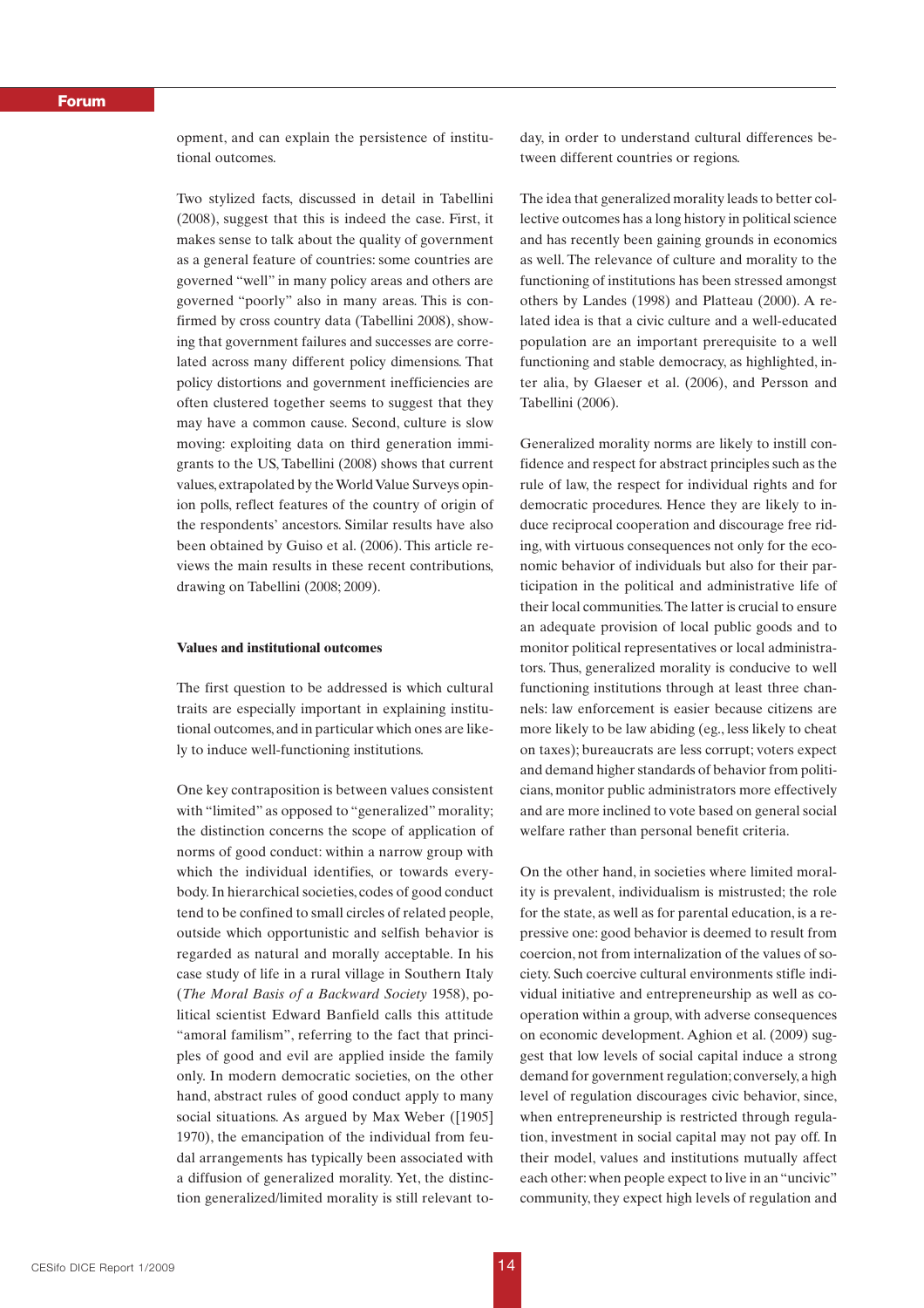corruption, and do not invest in social capital; their expectations are fulfilled and the society ends up trapped in a "bad equilibrium" with high levels of corruption and regulation.

#### **The empirics**

At the empirical level, it is possible to construct measures for the diffusion of norms of generalized vs limited morality at an aggregate level exploiting the attitudes revealed by The World Value Surveys opinion polls (Inglehart et al. 2000). A variable extensively used in the economic literature is *trust*, defined as the fraction of respondents believing that "most people can be trusted". This has been interpreted in two alternative, but not mutually exclusive ways: as belief about the behavior of others, and as an indicator of moral values and trustworthiness. A moral interpretation has been advocated amongst others by Ulsaner (2005), who has shown that *trust* is a very persistent individual feature correlated with charitable contributions and volunteering, and by Glaeser et al. (2000).

In a similar way we can construct the variable *respect*, as the fraction of respondents who claim to consider "tolerance and respect for others" as an important quality which children should be encouraged to learn at home. These two cultural traits encapsulate what earlier studies have called "social capital". One of the possible interpretations of these variables is as measures for individual values related to generalized morality; conversely, lack of trust and lack of respect for others' actions are typical of hierarchical, coercive societies dominated by limited morality. The above-mentioned variables can be considered in isolation or combined to construct a summary measure of the cultural traits favorable to the good functioning of institutions.

In cross-country data, *trust* has been shown to be correlated both with favorable economic outcomes and with indicators of well functioning institutions. The latter are measured by perceptions of bureaucratic quality and indicators of property rights protection. Although this correlation should not carelessly be interpreted as evidence of a causal link, the explanatory power of culture in cross-country regressions is remarkable. Consider, for example, the Netherlands and Italy, two countries at comparable levels of development but respectively close to the top and bottom of the distribution of the governance indicator amongst the OECD countries: according to the specification of Tabellini (2008), over half their difference in governance may be explained by differences in the variables *trust* and *respect*. Aghion et al. (2009) have also highlighted a strong negative correlation at the cross-country level between *trust* and government regulation.

#### **The evidence from European regions**

Drawing inferences from cross country data is problematic: countries diverge in a large number of economic and political dimensions, so that the differences in economic outcomes may be due to factors other than culture and not explicitly included in the specification (omitted variables). Moreover, institutions and culture are likely to interact with each other to determine economic development, and working with cross-country data it is hard to disentangle the two effects. Both shortcomings can be overcome by exploiting variation in economic outcomes at the subnational level, focusing on the role of culture as a channel of historical influence within, rather than across, countries.

The importance of social capital within countries had been stressed for the first time by political scientist Robert Putnam in his seminal work on Italy's civic divide (1993), in which the diverging performances of Italian regions are attributed to their different civic traditions. In particular, Putnam points to the free city-state experience during the Middle Ages and the culture of independence which it fostered. Guiso et al. (2008) test these conjectures investigating the historical origins of social capital across Italian cities and estimate that at least 50 percent of the North-South gap in social capital is due to a lack of a free city-state experience in the South. De Blasio and Nuzzo (2006) also conduct a study on differences in social capital across Italian regions.

Values can influence regional economic development through a variety of channels: from the functioning of the public administration, to criminal activities in the region, to behavior inside private organizations. For example, Ichino and Maggi (2000) investigate moral hazard inside a large Italian bank with branches in different regions, finding that absenteeism and misconduct episodes are substantially more relevant in the South.

Tabellini (2009) considers a sample of 69 regions located in a small number of homogeneous European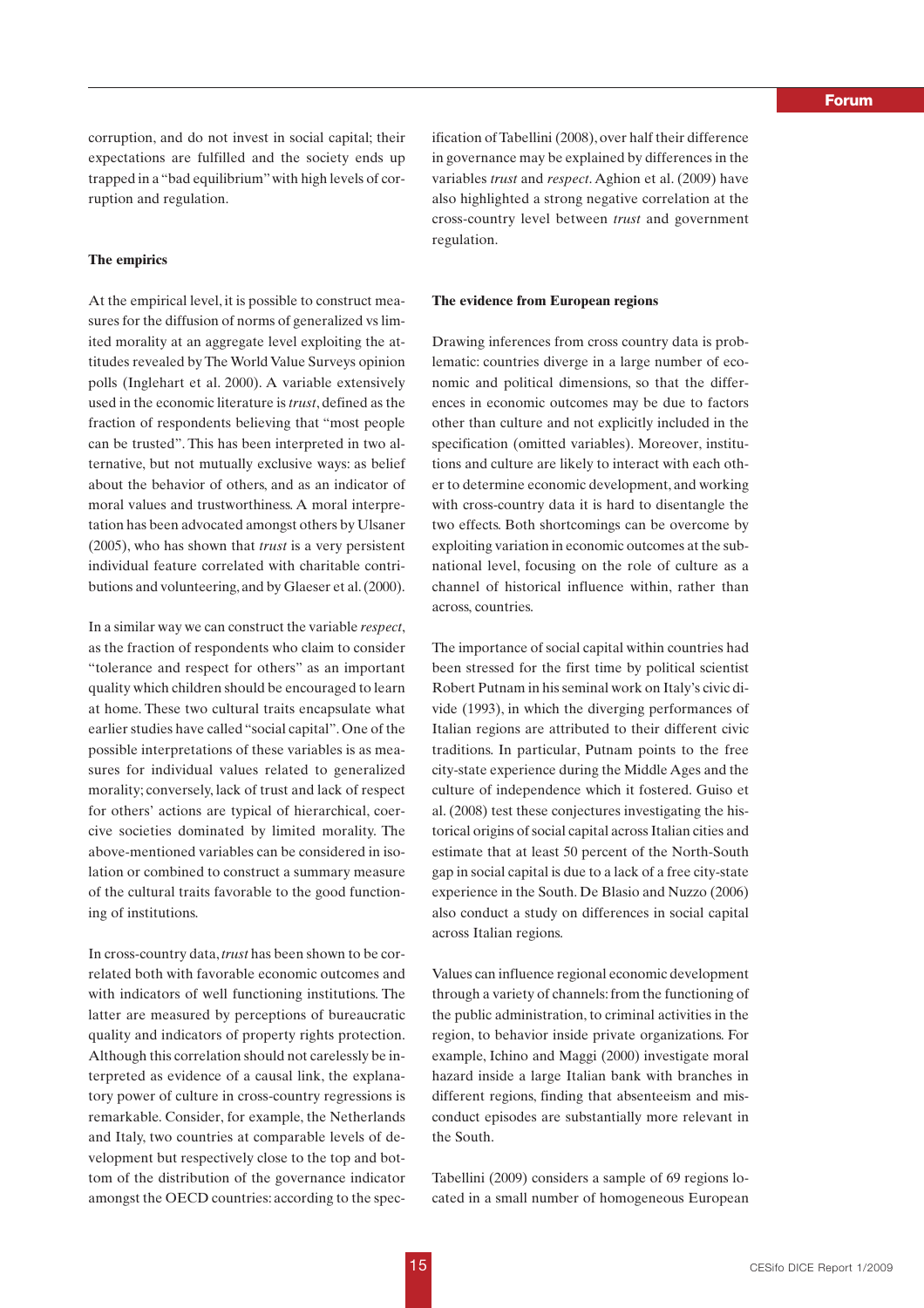### *Forum*



countries.1 The countries considered share the following peculiarity: although formal and legal institutions at the national level have been the same for 150 years or more, there is a variety of regional political histories within each country. The key idea is to compare current economic outcomes in European regions, controlling for country-fixed effects, in such a way that the effect of the common national institutions is removed. At this point, it will be possible to determine to what extent differences in economic performance can be explained by differences in culture, which in turn are induced by different regional histories.2

Figure 1 shows the regional averages of the summary variable *pc\_culture*<sup>3</sup> and regional per capita output (measured as average gross value added over the period 1995–2000). The regional pattern of culture is strikingly similar to that of per capita output. In particular, Germany, England and Northern Italy tend to have high per capita output and positive cultural indicators, while Southern Italy, Portugal and Southern Spain fare worse on both counts. The correlation, however, is not perfect: in particular, France has high per capita income in spite of cultural traits which are a priori less favorable to economic development.

This correlation could merely reflect the influence of other common determinants, such as national institutions, education or past levels of economic development. But a deeper analysis, details of which can be found in Tabellini (2008; 2009), reveals that this is not the case: once we control for country-fixed effects and other regional variables, including school enrolment in 1960, urbanization in 1850 and literacy in 1880, culture and per capita output still appear posi-

tively correlated, as we can see from the interpolant in Figure 2.

According to this specification, a difference in culture of 50, such as between Lombardy and a typical region in Southern Italy, is predicted to be associated with a difference in GDP per capita of about one third of the EU average; this would be tantamount to accounting for almost half of the observed income difference between Lombardy and Southern Italy.

<sup>1</sup> Belgium, France, Italy, Netherlands, Portugal, Spain, UK and West Germany.

<sup>&</sup>lt;sup>2</sup> Beugelsdijk, and von Schaik (2001) also study the correlation between social capital and per capita output in European regions, but do not attempt to link social capital to history nor to account for endogeneity.

<sup>&</sup>lt;sup>3</sup> *Pc\_culture* is constructed to include four cultural variables extrapolated from the World Value Surveys: *trust, respect, control* and *obedience*.*Control* captures one's belief in individual effort and initiative, which is correlated with generalized morality, while *obedience* captures a cultural emphasis on hierarchy as opposed to egalitarianism, and is correlated with limited morality. *Pc\_culture* is strongly positively correlated with *trust* and *respect* and represents an overall indicator of the cultural traits favourable to well-functioning institutions.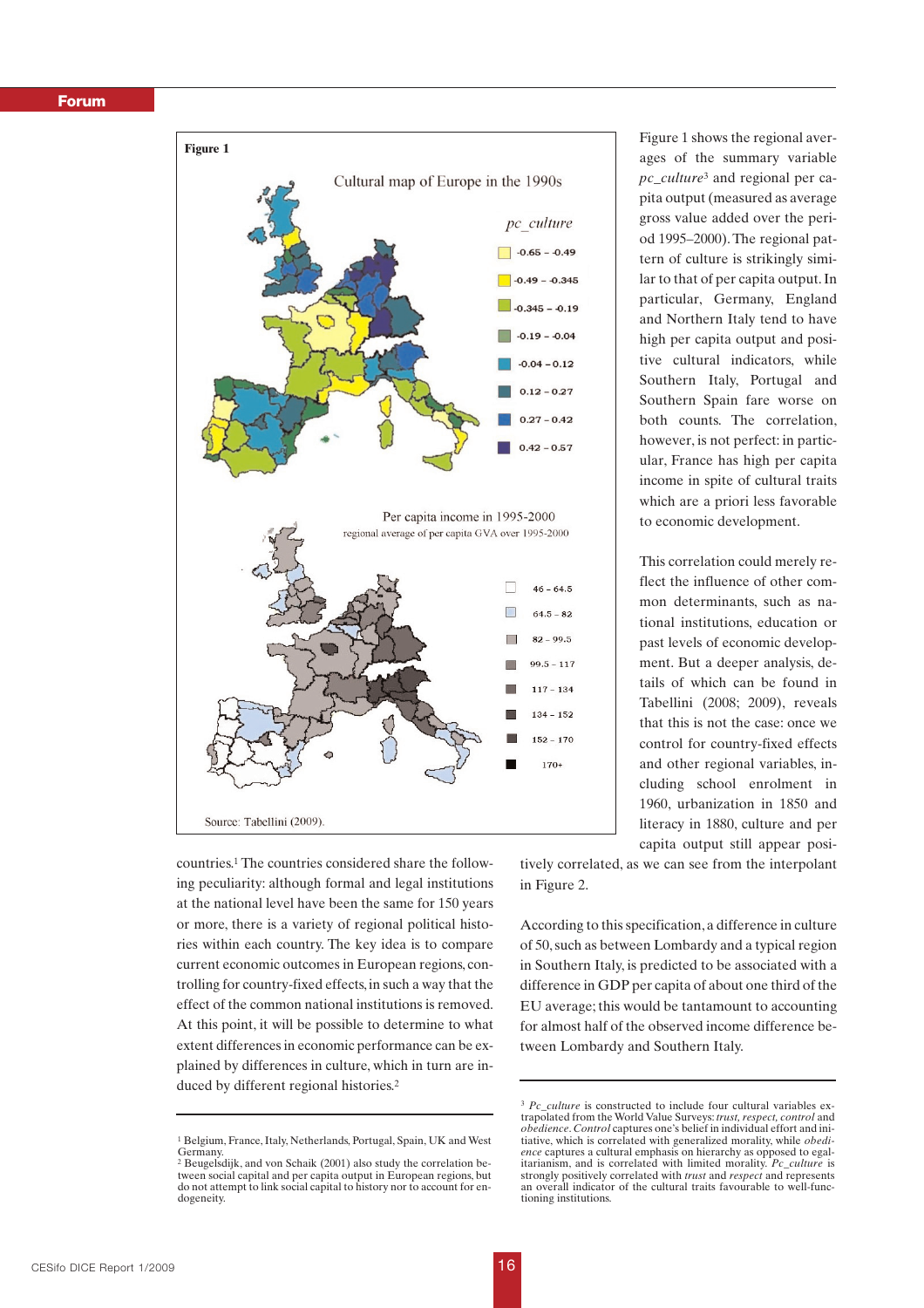#### **Figure 2**

Correlation between output and culture, including country fixed effects and regional controls.



Source: Tabellini (2009).

This strong correlation between culture and economic development, however, does not by itself imply a causal link which goes from culture to development. The key difficulty in estimating a causal effect of culture is that it is endogenous to economic development and poses problems of reverse causality: not only does "good culture" induce "good institutions" and development, as we wish to show, but "good institutions" induce "good culture" as well, as underlined by the socalled modernization theory (e.g., Inglehart and Baker 2000). In other words, the correlation we have highlighted may be due in whole or in part to the fact that economic development induces values consistent with generalized morality, rather than the other way around. In order to rule out this reverse causality, we have to rely on some exogenous source of variation in culture, resorting to the technique of instrumental variable regression ("two-stage regression").

Instead of culture, we consider an "instrument" for culture: the quality of political institutions ruling the region in the distant past (i.e., before the countries considered became unified). The crucial identifying assumption is that past institutional quality affects current values but has no direct impact on current development. Under this hypothesis, if we find any impact of past institutional quality on current development, this effect must necessarily occur through culture, according to the causal mechanism: early political institutions => regional cultural traits => current development. The reverse causality problem is then ruled out, since current development can by no means have affected past political institutions.

These identifying assumptions require a careful evaluation. A first-stage regression of current culture on past institutional quality, measured by considering checks and balances on the regional executives between 1600 and 1850, reveals a robust correlation: past institutional quality indeed seems to shape current regional cultural traits. This is consistent with the idea that regions where despotic governments exploited citizens are likely to have inherited a culture of mistrust and limited morality, whereas regions ruled by republican regimes, where participation is promoted and the rule of law is respected are likely to have inherited a culture of generalized morality. It is also interesting to note that, on the other hand, no significant correlation is found between current culture and urbanization in 1850. This supports the identifying assumption that contemporaneous cultural traits do not just reflect economic development in previous centuries, but rather the political environment in which previous generations used to live.

The second assumption, i.e., that past institutional quality has no direct correlation with current development, appears reasonable, although it cannot be tested directly.What we are assuming is that, once we control for past economic development as measured by literacy in 1880 and urbanization in 1850, institutions in place before the unification have no impact on current development. This is tantamount to assuming that 150 years of unification and national policies have made up for those regional differences in development which are due to the inheritance of previous regimes. Under these assumptions, the remaining differential in current development across regions is attributed to differences in culture.

Resorting to history as an instrument for culture, the estimated impact of culture on output is still positive and significant, and appears to be larger compared to the simpler specification. In other words, the cross-regional variation in culture that can be attributed to history appears to be more strongly correlated with development compared to the overall measures of culture. This result, however, should be considered with caution: the two-stage regression could yield higher estimates due to the invalidity of the instruments or measurement error.

These findings are very robust to adding other regressors, alternative measures of values, or alternative estimation strategies, as discussed extensively in Tabellini (2008; 2009).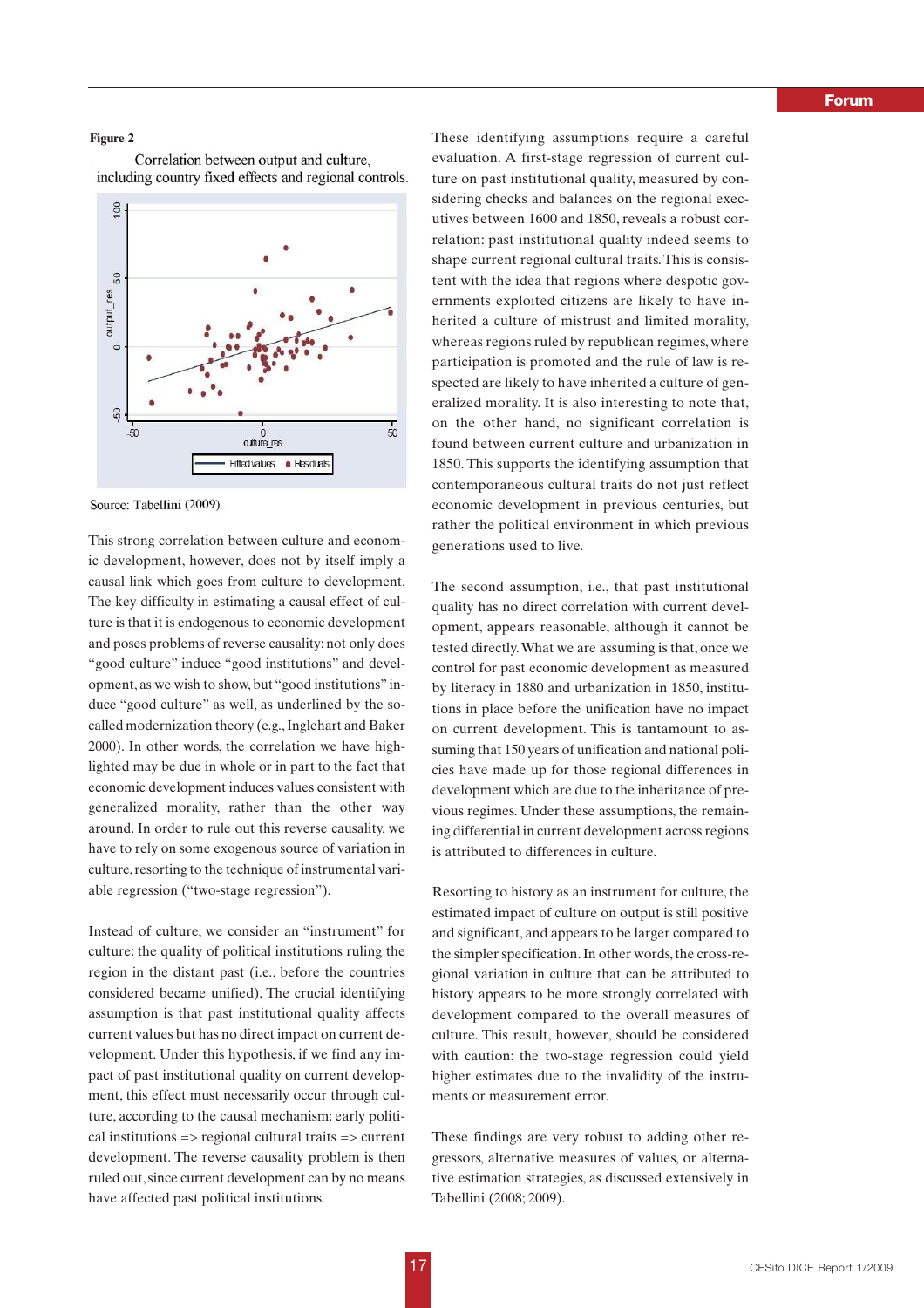## *Forum*

#### **Figure 3**



The evidence presented so far supports the idea that culture is a long-run determinant of output, measured in levels. But does culture affect also regional economic growth in the short run? The evidence suggests that it does.The analysis sketched so far can be replicated, using as a dependent variable regional output growth over the period 1977–2000.Again, we find that the component of regional values explained by distant political history has a positive and significant association with regional growth. In particular, according to the estimated coefficient, if Southern Italy had the same culture as Lombardy, its average yearly growth rate would have been higher by almost 0.5 percent (Tabellini 2009).

Summing up, all the instrumental variable estimates discussed portray a remarkably consistent and robust picture: first, past political institutions and low literacy rates left a mark on regional culture; second, this cultural legacy of history is an important determinant of current economic performance. Moreover, the data cannot reject that past political institutions and literacy rates of previous generations influence economic performance only through culture.

A further interesting piece of evidence of how regional differences in culture can explain divergent institutional outcomes comes from the analysis of Italian voting behavior. In ongoing preliminary work, Nannicini et al. (2009) test the hypothesis that voters sharing norms of generalized morality demand higher standards of behavior on their elected representatives.

In Italy prosecutors cannot investigate elected representatives unless they first obtain authorization to do so by Parliament. Prosecutors' requests to proceed with criminal investigations of elected representatives (called RAP from here on) are public knowledge. We draw on data on Italian regional elections before 1993, when voters could express preference votes over individual candidates to investigate how voters react to RAP on incumbents in different electoral districts.4 Controlling for district and legislature fixed effects, as well as individual features of the incumbent, we find that voters in regions with a better political history, or with high-

er values of trust and respect, punish incumbents more, in terms of preference votes, for having received a RAP. In the regions with the lowest values of *trust* and *respect* votes received by an incumbent receiving a RAP increase slightly, although generally by a negligible amount; conversely, in districts with high values of *trust* and *respect* votes received drop by as much as 20 percent to 35 percent, depending on the specification, as summarized in Figure 3.

## **Implications for research and policy**

The evidence presented casts doubts on the primacy of formal institutions as determinants of economic development. Instead it suggests that culture is likely to interact with formal institutions influencing the incentives and the behavior of economic and political agents.

These findings suggest a promising research agenda. Attention should be devoted to how values are formed in the first place, why they reflect past institutions and how they are transmitted over time, following the line of research of Bisin and Verdier (2005) and Fernandez (2007). It would be equally interesting to investigate how values interact with formal institutions and incentives, in particular how do political outcomes (eg., targeted redistribution) shape cultural traits (eg., reinforcing group identity); and vice versa how culture influences political outcomes, through voters' behavior or in the formation of pressure groups.

<sup>4</sup> These data were also studied by Chang and Golden (2004), who however did not focus on heterogeneities across electoral districts.